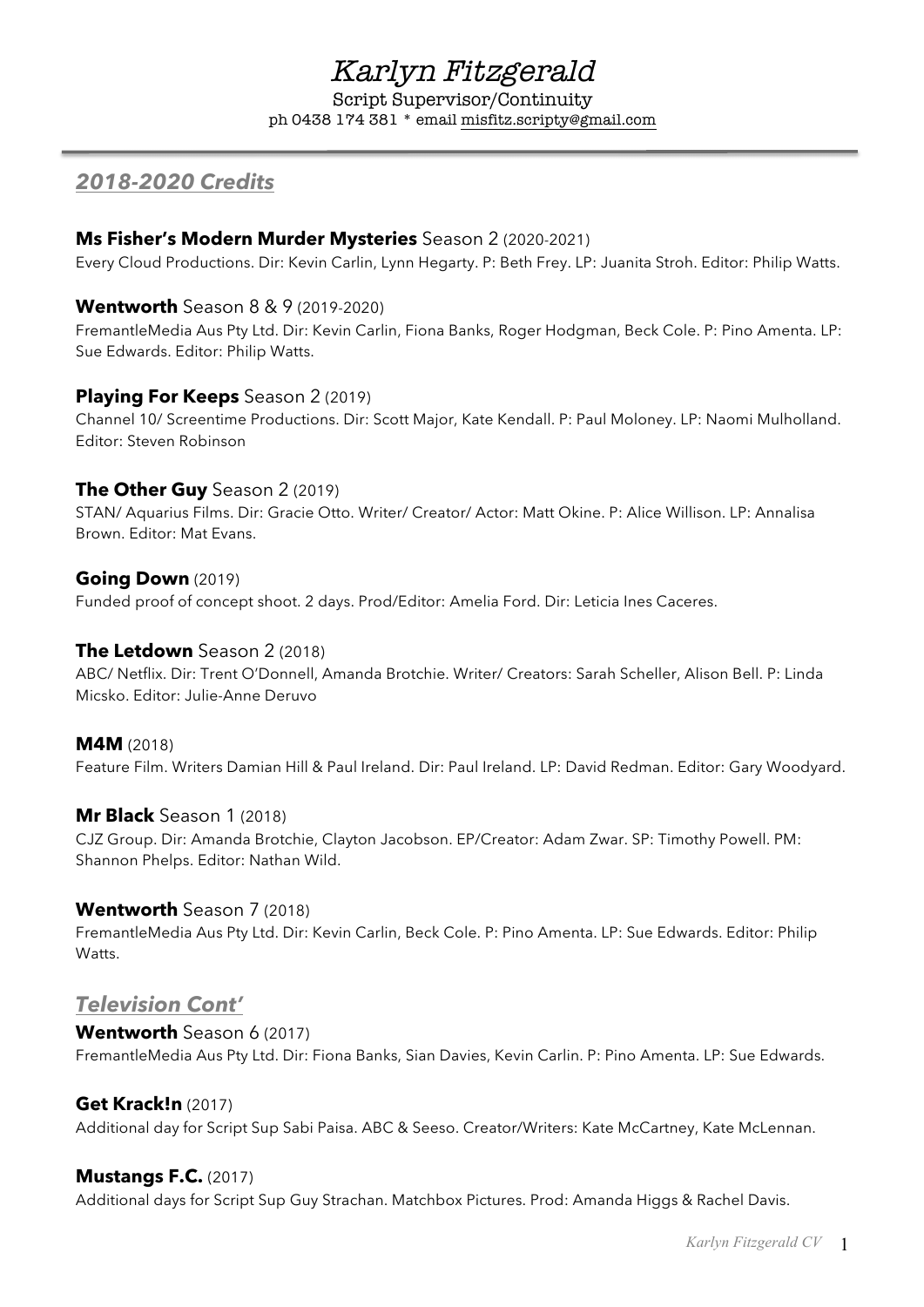# **Ronny Chieng International Student** (2017)

Sticky Pictures/ ABC Comedy Series. 6 episodes. Dir: Johnathan Brough. P:Donna Andrews. LP: Naomi Just.

# **Wentworth** Season 5 (2016)

FremantleMedia Aus Pty Ltd. Dir: Geoff Bennett, Mat King, Kevin Carlin. P: Pino Amenta. LP: Naomi Mulholland, Sue Edwards.

# **Fancy Boy** (2016)

Sketch Comedy. Dir: Colin Cairnes. P: Nicole Minchin. PM: Shannon Phelps.

# **Open Slather** (2015)

Foxtel sketch comedy. 1 Block. PM: Mim Davis. LP: Antje Kulpe.

# **Winners and Losers** Season 5 (2015)

Channel 7 Drama. Dir: Fiona Banks, Jean-Pierre Mignon, Jet Wilkinson. P: Paul Moloney. Lp: Naomi Mulholland.

#### **Dirty, Clean and In Between** (2014)

US TV Pilot. Dir: Tom McSweeny. Todd Leigh – Actor/writer/producer. Prod/writers: Jared Verbruggen, Amar Alamar. Prod: Karen Smith. Lp: Roger Paul.

# **Winners and Losers** Season 4 (2014)

Block 4. Channel 7 Drama. Dir: Pino Amenta. P: Paul Moloney. Lp: Chris Page Pm: Jane Sullivan.

#### *Feature Films*

#### **The Dying of the Light** (2014)

Australian unit - USA Drama/Thriller. Writer/Dir: Paul Schrader. AU Prod: Pam Collis, Paul O'Kane.

#### **Stalk Her** (2014)

Aus. Thriller. Dir/Prod: John Jarratt. Prod: Alan Finney, Craig A. Kocinski, Kristijana Maric.

#### **Drive Hard** (2013)

Aus/Canada. Action, Comedy, Crime. Dir: Brian Trenchard-Smith. Prod: Pam Collis, Kirk Shaw, Paul O'Kane.

#### **The Reckoning** (2013)

Thriller. Dir: John V Soto. Prod: Dee Kitcher. Lp: Pam Collis.

#### **Bait** (2010)

SFX unit. Sci-Fi, Thriller. Dir: Kimble Kennedy/ 2U Dir: Marc Varisco. Prod: Todd Fellman, Gary Hamilton, Peter Barber. Lp: Sharon Miller.

# *TVC*

#### **CARLTON – CUB TROTTERS** (2017)

1 day part of TVC – Finch Productions. Dir: Brian Aldrich.

#### **NAB – Hidden Abilities** (2015)

2 part TVC. Finch Productions. PM: John Sandow. Prod: Catherine Anderson. Dir: Brian Aldrich.